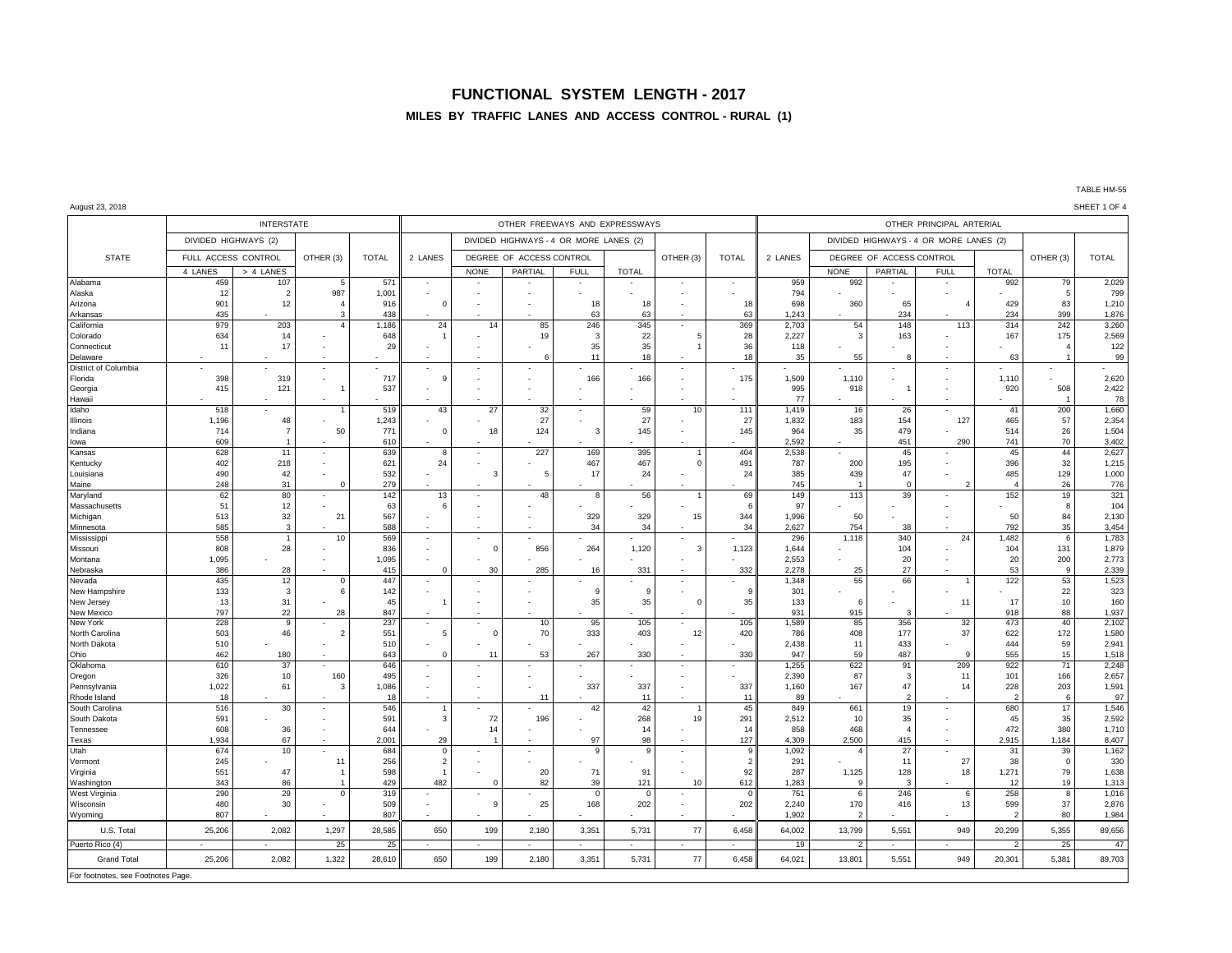## **FUNCTIONAL SYSTEM LENGTH - 2017 MILES BY TRAFFIC LANES AND ACCESS CONTROL - RURAL (1)**

#### August 23, 2018 SHEET 2 OF 4

|                                    |                |                      |                          | MINOR ARTERIAL                         |                       |                       |                | MAJOR COLLECTOR  |                          |                                        |                          |                |                |                  |
|------------------------------------|----------------|----------------------|--------------------------|----------------------------------------|-----------------------|-----------------------|----------------|------------------|--------------------------|----------------------------------------|--------------------------|----------------|----------------|------------------|
|                                    |                |                      |                          | DIVIDED HIGHWAYS - 4 OR MORE LANES (2) |                       | OTHER (3)             | <b>TOTAL</b>   | 2 LANES          |                          | DIVIDED HIGHWAYS - 4 OR MORE LANES (2) |                          |                |                |                  |
| <b>STATE</b>                       | 2 LANES        |                      | DEGREE OF ACCESS CONTROL |                                        |                       |                       |                |                  |                          | DEGREE OF ACCESS CONTROL               |                          |                | OTHER (3)      | <b>TOTAL</b>     |
|                                    |                | <b>NONE</b>          | PARTIAL                  | <b>FULL</b>                            | <b>TOTAL</b>          |                       |                |                  | <b>NONE</b>              | <b>PARTIAL</b>                         | <b>FULL</b>              | <b>TOTAL</b>   |                |                  |
| Alabama                            | 3,808          | 47                   |                          | $\sim$                                 | 47                    | 123                   | 3,978          | 11,987           | 113                      | ٠                                      | $\sim$                   | 113            | 145            | 12,245           |
| Alaska                             | 423            | $\Omega$             |                          |                                        | $\mathbf 0$           | $\overline{A}$        | 428            | 1,371            |                          |                                        |                          |                |                | 1,371            |
| Arizona                            | 1,215          | 16                   | 28                       |                                        | 44                    | 22                    | 1,281          | 4.141            | $\overline{2}$           |                                        |                          | $\overline{2}$ | 63             | 4,206            |
| Arkansas<br>California             | 2,656<br>6,139 | ×,                   |                          | ×.                                     |                       | 407<br>$\overline{4}$ | 3,063<br>6,143 | 11.790<br>11,856 | 5                        | ٠                                      |                          | 5              | 80<br>75       | 11,870<br>11,935 |
| Colorado                           | 3,451          |                      | 11                       |                                        | 11                    | $\Omega$              | 3,462          | 5,450            |                          |                                        |                          |                |                | 5,450            |
| Connecticut                        | 217            |                      |                          |                                        |                       | $\Omega$              | 218            | 857              |                          |                                        |                          |                |                | 857              |
| Delaware                           | 80             | 10                   |                          |                                        | 10                    |                       | 89             | 388              |                          |                                        |                          | -1             | $\overline{0}$ | 389              |
| District of Columbia               |                |                      |                          |                                        |                       | $\sim$                |                |                  |                          |                                        |                          |                |                |                  |
| Florida                            | 2,088          | 105                  |                          |                                        | 105                   |                       | 2,192          | 4,001            | $\overline{2}$           |                                        |                          | $\overline{2}$ | 22             | 4,025            |
| Georgia                            | 4,415          | 2                    |                          |                                        | $\overline{2}$        | 309                   | 4,726          | 11,510           |                          |                                        |                          |                | 64             | 11,574           |
| Hawaii                             | 254            | $\Omega$             |                          |                                        | $\Omega$              |                       | 255            | 220              |                          |                                        |                          |                |                | 220              |
| Idaho<br>Illinois                  | 1,411<br>4,671 | $\sim$               | 46                       | $\overline{\phantom{a}}$               | 46                    | 58                    | 1,470<br>4,717 | 5,939<br>11,560  | 3                        |                                        | $\overline{\phantom{a}}$ | 3              | 6<br>88        | 5,947<br>11,648  |
| Indiana                            | 2,097          |                      | 213                      |                                        | 213                   |                       | 2.310          | 9,734            |                          | 37                                     |                          | 38             | 155            | 9,927            |
| lowa                               | 3,853          | ×                    | 11                       | $\overline{\phantom{a}}$               | 11                    | 34                    | 3,898          | 14,003           |                          | $\Omega$                               | $\sim$                   | $\mathbf 0$    | 21             | 14,024           |
| Kansas                             | 4,110          | 3                    | 27                       | $\sim$                                 | 30                    | 108                   | 4,248          | 22,434           |                          | 15                                     | $\sim$                   | 15             |                | 22,449           |
| Kentucky                           | 2,277          | 23                   | 29                       |                                        | 51                    | 18                    | 2,346          | 5,824            |                          |                                        | 6                        | $\overline{7}$ | 6              | 5,837            |
| Louisiana                          | 1,687          | 205                  |                          |                                        | 205                   | 33                    | 1,925          | 4,680            | 25                       |                                        |                          | 25             | 14             | 4,720            |
| Maine                              | 911            |                      |                          |                                        | $\overline{2}$        | 21                    | 933            | 3.232            | $\Omega$                 |                                        | $\Omega$                 | $\Omega$       | $\mathbf{R}$   | 3,240            |
| Maryland                           | 699            |                      |                          |                                        |                       | 5                     | 705            | 1,277            | 14                       | ÷.                                     |                          | 14             | 3              | 1,293            |
| Massachusetts                      | 311            |                      |                          |                                        |                       |                       | 311            | 853              |                          |                                        |                          |                | 15             | 853              |
| Michigan<br>Minnesota              | 4,820<br>6,656 | 21<br>5              |                          |                                        | 21<br>$5\overline{5}$ | 46<br>$\mathbf{q}$    | 4,887<br>6.670 | 16,356<br>15,639 |                          |                                        |                          |                |                | 16,371<br>15,639 |
| Mississippi                        | 3,654          | 34                   | 59                       | $\overline{1}$                         | 94                    | 6                     | 3,754          | 11,925           | 2                        |                                        | $\overline{7}$           | 10             | 13             | 11,948           |
| Missouri                           | 3,987          |                      |                          |                                        |                       | 19                    | 4,006          | 16,185           |                          |                                        |                          |                | 47             | 16,232           |
| Montana                            | 2,814          |                      | $\overline{7}$           |                                        | $\overline{7}$        | 23                    | 2,843          | 6,844            |                          |                                        |                          |                | $\overline{4}$ | 6,848            |
| Nebraska                           | 4,170          | 3                    | $\kappa$                 |                                        | 8                     | $\overline{1}$        | 4,180          | 11,361           |                          |                                        |                          |                |                | 11,361           |
| Nevada                             | 712            |                      |                          |                                        |                       | 8                     | 721            | 2,252            | ÷,                       | ٠                                      |                          |                | $\overline{4}$ | 2,256            |
| New Hampshire                      | 610            |                      |                          |                                        |                       | 15                    | 625            | 1,042            |                          |                                        |                          |                |                | 1,042            |
| New Jersey<br><b>New Mexico</b>    | 304<br>2.002   | 3<br>147             |                          |                                        | 3<br>147              | 140                   | 307<br>2.289   | 775<br>4.449     | 45                       |                                        |                          | 45             | 31             | 775<br>4.525     |
| New York                           | 2,761          | 33                   |                          |                                        | 33                    | 41                    | 2,835          | 5,443            |                          |                                        |                          |                |                | 5,443            |
| North Carolina                     | 2,857          | 135                  | $\Delta$                 |                                        | 138                   | 81                    | 3,077          | 7,395            |                          |                                        | ×                        |                | 86             | 7,480            |
| North Dakota                       | 2,526          |                      |                          |                                        |                       |                       | 2.526          | 11,977           |                          |                                        |                          |                |                | 11.977           |
| Ohio                               | 2,636          | $\mathbf{q}$         |                          |                                        | <sub>9</sub>          | 10                    | 2,655          | 10,917           | 60                       |                                        |                          | 60             | 63             | 11,040           |
| Oklahoma                           | 2,398          | 210                  | $\sim$                   | ٠                                      | 210                   | 67                    | 2,675          | 20,818           | 156                      | 14                                     | ×                        | 170            | 54             | 21,042           |
| Oregon                             | 2,163          | 13                   |                          |                                        | 13                    | 49                    | 2,224          | 8.174            |                          |                                        |                          |                |                | 8.174            |
| Pennsylvania<br>Rhode Island       | 4,455<br>70    | 81                   | 4                        | 17                                     | 102<br>$\overline{2}$ | 31                    | 4,587          | 7,300            |                          |                                        |                          | $\mathcal{R}$  | 39             | 7,339            |
| South Carolina                     | 2,834          | $\overline{2}$<br>86 | $\sim$                   | $\overline{\phantom{a}}$               | 86                    | 62                    | 72<br>2,982    | 164<br>10,020    | 3<br>$\overline{2}$      | ٠                                      | $\sim$                   | $\overline{2}$ | 5              | 172<br>10,022    |
| South Dakota                       | 2,947          |                      | 4                        |                                        | $\overline{4}$        | 11                    | 2,962          | 12,369           | 3                        | 6                                      |                          | 9              | 25             | 12,403           |
| Tennessee                          | 2,610          | 112                  |                          |                                        | 112                   | 225                   | 2.947          | 4.972            | $\overline{2}$           |                                        |                          | $\overline{2}$ | 27             | 5,001            |
| Texas                              | 9.782          | 258                  |                          |                                        | 258                   | 500                   | 10.540         | 35,061           |                          |                                        |                          |                | 74             | 35,135           |
| Utah                               | 1,311          |                      |                          |                                        |                       | 3                     | 1,315          | 3,249            | ÷.                       |                                        |                          |                |                | 3,249            |
| Vermont                            | 735            |                      |                          |                                        |                       |                       | 735            | 1.949            |                          |                                        |                          |                | 23             | 1,972            |
| Virginia                           | 3,470          | 42                   | 46                       |                                        | 88                    | 35                    | 3,593          | 7,364            | 70                       | ÷,                                     |                          | 70             | $\mathbf 0$    | 7,435            |
| Washington                         | 2.007          |                      | 14                       |                                        | 14                    |                       | 2.021          | 8,090            |                          |                                        | $\Omega$                 | $\Omega$       | $\Omega$       | 8,090            |
| West Virginia                      | 1,346          |                      |                          |                                        |                       |                       | 1,347<br>4.743 | 5.497            | $\overline{\phantom{a}}$ | ÷                                      |                          |                | 27             | 5,524            |
| Wisconsin<br>Wvomina               | 4,716<br>1.197 | 5<br>29              |                          | $\sim$                                 | 5<br>29               | 23<br>$\mathcal{L}$   | 1.227          | 11,921<br>2.737  | 146                      | ٠                                      | ×                        | 146            | 6              | 12,067<br>2,744  |
| U.S. Total                         | 129,322        | 1,640                | 507                      | 18                                     | 2,165                 | 2,554                 | 134,042        | 405,349          | 657                      | 73                                     | 14                       | 743            | 1,294          | 407,386          |
| Puerto Rico (4)                    | 205            |                      |                          | 10                                     | 10                    |                       | 215            | 242              |                          |                                        | ÷.                       |                |                | 242              |
| <b>Grand Total</b>                 | 129,528        | 1,640                | 507                      | 28                                     | 2,175                 | 2,554                 | 134,257        | 405,591          | 657                      | 73                                     | 14                       | 743            | 1,294          | 407,629          |
|                                    |                |                      |                          |                                        |                       |                       |                |                  |                          |                                        |                          |                |                |                  |
| For footnotes, see Footnotes Page. |                |                      |                          |                                        |                       |                       |                |                  |                          |                                        |                          |                |                |                  |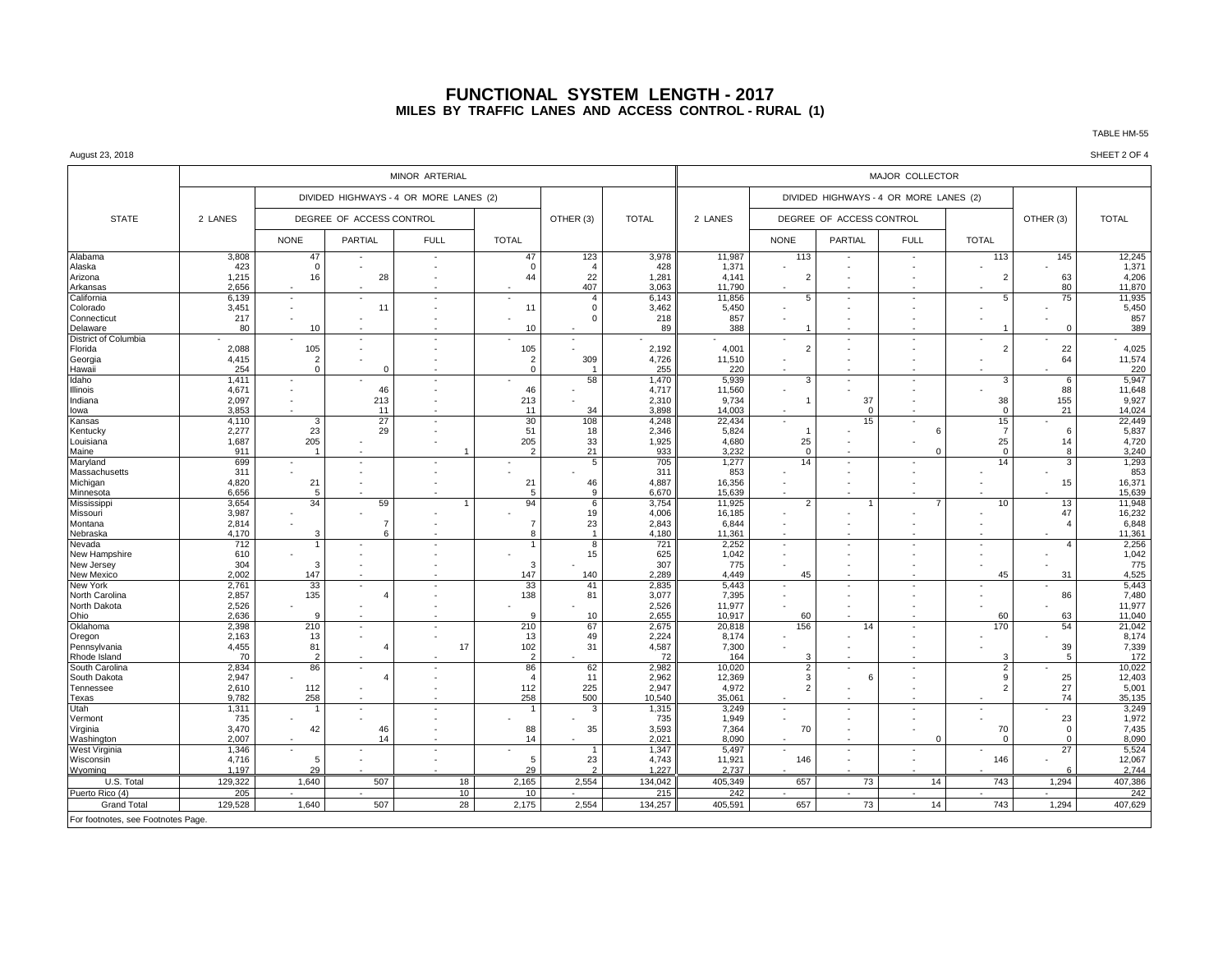## **FUNCTIONAL SYSTEM LENGTH - 2017 MILES BY TRAFFIC LANES AND ACCESS CONTROL - URBAN (1)**

August 23, 2018 SHEET 3 OF 4

|                                    |                     | <b>INTERSTATE</b>    |                                  |              |                |                | OTHER FREEWAYS AND EXPRESSWAYS         |                |              |                               | OTHER PRINCIPAL ARTERIAL |              |                |                                        |                                |              |              |                |  |  |  |
|------------------------------------|---------------------|----------------------|----------------------------------|--------------|----------------|----------------|----------------------------------------|----------------|--------------|-------------------------------|--------------------------|--------------|----------------|----------------------------------------|--------------------------------|--------------|--------------|----------------|--|--|--|
|                                    |                     | DIVIDED HIGHWAYS (2) |                                  |              |                |                | DIVIDED HIGHWAYS - 4 OR MORE LANES (2) |                |              |                               |                          |              |                | DIVIDED HIGHWAYS - 4 OR MORE LANES (2) |                                |              |              |                |  |  |  |
| <b>STATE</b>                       | FULL ACCESS CONTROL |                      | OTHER (3)                        | <b>TOTAL</b> | 2 LANES        |                | DEGREE OF ACCESS CONTROL               |                |              | OTHER (3)                     | <b>TOTAL</b>             | 2 LANES      |                | DEGREE OF ACCESS CONTROL               |                                |              | OTHER (3)    | <b>TOTAL</b>   |  |  |  |
|                                    | 4 LANES             | > 4 LANES            |                                  |              |                | <b>NONE</b>    | PARTIAL                                | <b>FULL</b>    | <b>TOTAL</b> |                               |                          |              | <b>NONE</b>    | PARTIAL                                | <b>FULL</b>                    | <b>TOTAL</b> |              |                |  |  |  |
| Alabama                            | 229                 | 198                  |                                  | 433          |                |                |                                        | 24             | 28           |                               | 29                       | 302          | 739            | 16                                     | $\Omega$                       | 755          | 242          | 1,300          |  |  |  |
| Alaska                             | 24                  | 9                    | 46                               | 78           |                |                |                                        |                |              |                               |                          | 36           | 32             | 29                                     | $\overline{a}$                 | 65           | 39           | 140            |  |  |  |
| Arizona                            | 129                 | 123                  | $\overline{0}$                   | 252          |                | 9              | 8                                      | 197            | 214          | 0                             | 215                      | 90           | 461            | 59                                     | 31                             | 550          | 204          | 844            |  |  |  |
| Arkansas                           | 197                 | 105                  |                                  | 302          |                |                | $\Omega$                               | 92             | 92           | 3                             | 96                       | 131          | 17             | 109                                    |                                | 125          | 366          | 623            |  |  |  |
| California                         | 153<br>179          | 1,114<br>125         | 3                                | 1,270        | 24             | 44             | 80<br>186                              | 1,373<br>118   | 1,497        | 30<br>16                      | 1,550<br>324             | 2,505<br>202 | 1,782<br>126   | 44<br>477                              | 88                             | 1,914<br>602 | 2,342<br>264 | 6,761<br>1,068 |  |  |  |
| Colorado<br>Connecticut            | 141                 | 176                  |                                  | 304<br>317   |                | C              |                                        | 234            | 305<br>235   | 5                             | 244                      | 513          | 65             | $\overline{2}$                         | $\mathcal{P}$                  | 69           | 129          | 711            |  |  |  |
| Delaware                           | 15                  | 25                   |                                  | 41           |                |                | $\overline{7}$                         | 31             | 38           | ٠                             | 39                       | 31           | 136            | 13                                     | 12                             | 161          | 23           | 214            |  |  |  |
| District of Columbia               | 5                   | 6                    | $\mathbf 0$                      | 12           |                |                | 6                                      |                | 13           | 3                             | 16                       | 13           | 32             | 12                                     | $\overline{2}$                 | 46           | 47           | 106            |  |  |  |
| Florida                            | 96                  | 679                  | $\overline{\mathbf{3}}$          | 778          | 20             |                | 27                                     | 519            | 546          | 8                             | 573                      | 631          | 3,266          |                                        |                                | 3,266        | 74           | 3,972          |  |  |  |
| Georgia                            | 177                 | 516                  | 17                               | 710          |                |                | $\Omega$                               | 155            | 156          | 15                            | 177                      | 453          | 987            | 64                                     | 14                             | 1,065        | 860          | 2,377          |  |  |  |
| Hawaii                             | 17                  | -6                   | 31                               | 55           |                |                | 12                                     | 17             | 31           | $\overline{2}$                | 34                       | 142          | 29             | 68                                     | $\overline{4}$                 | 101          | 23           | 266            |  |  |  |
| Idaho                              | 64                  | 25                   | $\overline{1}$                   | 90           |                | q              | $\overline{2}$                         |                | 12           | 10                            | 28                       | 235          | 20             | 12                                     | $\sim$                         | 32           | 163          | 430            |  |  |  |
| Illinois                           | 513                 | 397                  |                                  | 910          |                |                | 17                                     | 94             | 110          |                               | 112                      | 887          | 869            | 350                                    | 35                             | 1,254        | 717          | 2,857          |  |  |  |
| Indiana                            | 315                 | 176                  | $\overline{1}$                   | 492          | 3              | $\overline{7}$ | 137                                    | 16             | 161          | 17                            | 181                      | 582          | 247            | 402                                    | $\mathbf 0$                    | 650          | 440          | 1,672          |  |  |  |
| lowa                               | 93                  | 79                   | $\Omega$                         | 172          |                |                |                                        |                |              | $\overline{\phantom{a}}$      |                          | 265          | 26             | 186                                    | 173                            | 385          | 246          | 896            |  |  |  |
| Kansas                             | 154                 | 80                   |                                  | 234          | 15             |                | 73                                     | 99             | 172          | 3                             | 191                      | 113          | 23             | 76                                     | 20                             | 119          | 87           | 319            |  |  |  |
| Kentucky                           | 85                  | 137                  |                                  | 222          |                |                |                                        | 75             | 75           |                               | 75                       | 107          | 189            | 136                                    |                                | 325          | 214          | 646            |  |  |  |
| Louisiana                          | 302<br>72           | 102                  | $\Omega$                         | 405<br>87    | $\mathbf 0$    | 18             | 20                                     | 34<br>13       | 72<br>14     |                               | 72<br>18                 | 196<br>99    | 530<br>6       | 118<br>6                               | 13<br>$\overline{\phantom{a}}$ | 660          | 214<br>34    | 1,071<br>147   |  |  |  |
| Maine<br>Maryland                  | 77                  | 14<br>258            | 3                                | 338          | 10             |                | 71                                     | 224            | 294          | 6                             | 311                      | 228          | 497            | 142                                    | $\mathsf{Q}$                   | 14<br>649    | 132          | 1,009          |  |  |  |
| Massachusetts                      | 140                 | 370                  | - 1                              | 510          | 30             |                |                                        | 283            | 283          | $\overline{1}$                | 314                      | 1,522        | 132            | 121                                    |                                | 253          | 167          | 1,943          |  |  |  |
| Michigan                           | 289                 | 363                  | 30                               | 682          | 2              |                |                                        | 337            | 337          | 16                            | 354                      | 680          | 528            |                                        |                                | 528          | 1,157        | 2,365          |  |  |  |
| Minnesota                          | 150                 | 176                  | $\Omega$                         | 325          | 10             |                |                                        | 205            | 205          | 5                             | 221                      | 155          | 338            | 50                                     |                                | 388          | 75           | 618            |  |  |  |
| Mississipp                         | 195                 | 56                   | $\overline{2}$                   | 253          |                | 5              | 10                                     | 47             | 62           | $\mathbf{1}$                  | 64                       | 292          | 236            | 106                                    | 32                             | 374          | 284          | 951            |  |  |  |
| Missouri                           | 230                 | 300                  |                                  | 531          | $\sqrt{ }$     | 14             | 236                                    | 212            | 462          | 23                            | 485                      | 184          | 90             | 108                                    | 13                             | 212          | 470          | 866            |  |  |  |
| Montana                            | 96                  | $\mathbf{1}$         |                                  | 98           |                |                |                                        |                |              |                               |                          | 103          |                | 45                                     |                                | 45           | 109          | 257            |  |  |  |
| Nebraska                           | 24                  | 44                   |                                  | 69           | 2              | 40             | 55                                     | 31             | 127          | $\overline{2}$                | 130                      | 45           | 118            | 92                                     |                                | 211          | 70           | 326            |  |  |  |
| Nevada                             | 78                  | 64                   | 12                               | 154          |                |                |                                        | 44             | 44           | 6                             | 53                       | 123          | 99             | 42                                     | 10                             | 151          | 100          | 374            |  |  |  |
| New Hampshire                      | 43                  | 40                   |                                  | 83           | з              | $\overline{2}$ | $\overline{2}$                         | 66             | 69           | $\overline{2}$<br>$\mathbf 0$ | 74                       | 157          | 23             | 2                                      | $\overline{2}$<br>45           | 28           | 35           | 220            |  |  |  |
| New Jersey<br><b>New Mexico</b>    | 67<br>100           | 318<br>51            | $\overline{2}$<br>$\overline{2}$ | 387<br>153   |                | 17<br>12       | 47                                     | 384            | 449<br>12    |                               | 453<br>12                | 872<br>124   | 659<br>402     | 58<br>41                               |                                | 762<br>443   | 166<br>118   | 1,800<br>685   |  |  |  |
| New York                           | 47                  | 15                   | 18                               | 80           | 86             |                | 13                                     | 70             | 84           | $\overline{7}$                | 176                      | 1,420        | 813            | 117                                    | 25                             | 954          | 536          | 2,910          |  |  |  |
| North Carolina                     | 441                 | 270                  | 11                               | 721          | 3              | 19             | 103                                    | 327            | 450          | 28                            | 481                      | 490          | 428            | 294                                    | 52                             | 773          | 719          | 1,982          |  |  |  |
| North Dakota                       | 54                  | 8                    |                                  | 61           |                |                |                                        |                |              |                               |                          | 75           | 14             | 60                                     |                                | 74           | 62           | 210            |  |  |  |
| Ohio                               | 349                 | 579                  | $\boldsymbol{\Delta}$            | 931          | 10             |                | 54                                     | 506            | 569          |                               | 580                      | 1,017        | 416            | 214                                    | 97                             | 727          | 700          | 2,444          |  |  |  |
| Oklahoma                           | 169                 | 117                  |                                  | 286          |                |                | 32                                     | 171            | 203          |                               | 205                      | 226          | 506            | 18                                     | $\overline{7}$                 | 530          | 417          | 1,173          |  |  |  |
| Oregon                             | 47                  | 34                   | 154                              | 234          | 5              |                | q                                      | 36             | 48           | 11                            | 64                       | 321          | 207            | 17                                     | 22                             | 246          | 288          | 855            |  |  |  |
| Pennsylvania                       | 601                 | 174                  |                                  | 775          |                | 3              | 10                                     | 542            | 554          | 5                             | 559                      | 1,569        | 633            | 76                                     | 49                             | 758          | 440          | 2,768          |  |  |  |
| Rhode Island                       | 14                  | 38                   |                                  | 52           |                |                | 23                                     | 54             | 76           |                               | 81                       | 233          | 18             | $\overline{\phantom{0}}$               |                                | 20           | 90           | 342            |  |  |  |
| South Carolina                     | 154                 | 151                  |                                  | 304          |                |                | 24                                     | 59             | 83           | $\Omega$                      | 84                       | 146          | 822            | 29                                     | $\mathbf 0$                    | 851          | 62           | 1,058          |  |  |  |
| South Dakota                       | 88                  |                      |                                  | 88           |                | 8              | 8                                      | $\overline{0}$ | 17           |                               | 18                       | 30           | 12             | 19                                     |                                | 30           | 77           | 137            |  |  |  |
| Tennessee<br>Texas                 | 317<br>626          | 236<br>832           | $\overline{0}$                   | 554<br>1,458 | 61             | 25<br>5        | 14<br>$\Omega$                         | 129<br>1,171   | 168<br>1,176 | 152                           | 173<br>1,389             | 484<br>1,333 | 623<br>1,784   | $\overline{4}$<br>289                  | 18<br>3                        | 645<br>2,076 | 776<br>2,738 | 1,905<br>6,147 |  |  |  |
| Utah                               | 100                 | 153                  |                                  | 253          | 16             |                |                                        | 32             | 32           |                               | 49                       | 169          | 61             | 55                                     | 16                             | 132          | 355          | 656            |  |  |  |
| Vermont                            | 64                  |                      | $\Omega$                         | 64           | 12             |                | $\overline{2}$                         | $\overline{1}$ | 3            |                               | 16                       | 84           | $\overline{2}$ | $\overline{7}$                         | 13                             | 23           | 19           | 126            |  |  |  |
| Virginia                           | 235                 | 279                  | .5                               | 519          | 14             |                | 85                                     | 251            | 335          | $\overline{2}$                | 352                      | 157          | 759            | 173                                    | 24                             | 956          | 239          | 1,352          |  |  |  |
| Washington                         | 112                 | 221                  | $\overline{1}$                   | 334          | 84             | 10             | 95                                     | 201            | 306          | 29                            | 420                      | 520          | 63             | 117                                    | 10                             | 190          | 730          | 1,439          |  |  |  |
| West Virginia                      | 169                 | 60                   | 6                                | 235          |                |                |                                        | 11             | 11           |                               | 13                       | 152          | 67             | 110                                    | 19                             | 196          | 49           | 397            |  |  |  |
| Wisconsin                          | 221                 | 123                  | $\overline{2}$                   | 346          | $\overline{2}$ | 45             | 56                                     | 197            | 297          | $\overline{1}$                | 300                      | 988          | 438            | 208                                    | 10                             | 657          | 271          | 1,916          |  |  |  |
| Wyoming                            | 106                 |                      |                                  | 106          |                |                |                                        |                | $\mathbf{a}$ |                               |                          | 91           | 14             |                                        |                                | 14           | 117          | 221            |  |  |  |
| U.S. Total                         | 8,361               | 9,422                | 365                              | 18,148       | 457            | 312            | 1,526                                  | 8,692          | 10,530       | 418                           | 11,405                   | 21,520       | 20,384         | 4,792                                  | 879                            | 26,055       | 18,295       | 65,870         |  |  |  |
| Puerto Rico (4)                    | 3                   |                      | 210                              | 213          | $\mathcal{P}$  | 34             | 12                                     | $\mathcal{P}$  | 47           |                               | 49                       | 108          | 32             | 26                                     | 37                             | 95           | 174          | 377            |  |  |  |
| <b>Grand Total</b>                 | 8,363               | 9,422                | 575                              | 18,360       | 459            | 345            | 1,538                                  | 8,694          | 10,577       | 418                           | 11,454                   | 21,628       | 20,416         | 4,818                                  | 917                            | 26,150       | 18,469       | 66,247         |  |  |  |
| For footnotes, see Footnotes Page. |                     |                      |                                  |              |                |                |                                        |                |              |                               |                          |              |                |                                        |                                |              |              |                |  |  |  |
|                                    |                     |                      |                                  |              |                |                |                                        |                |              |                               |                          |              |                |                                        |                                |              |              |                |  |  |  |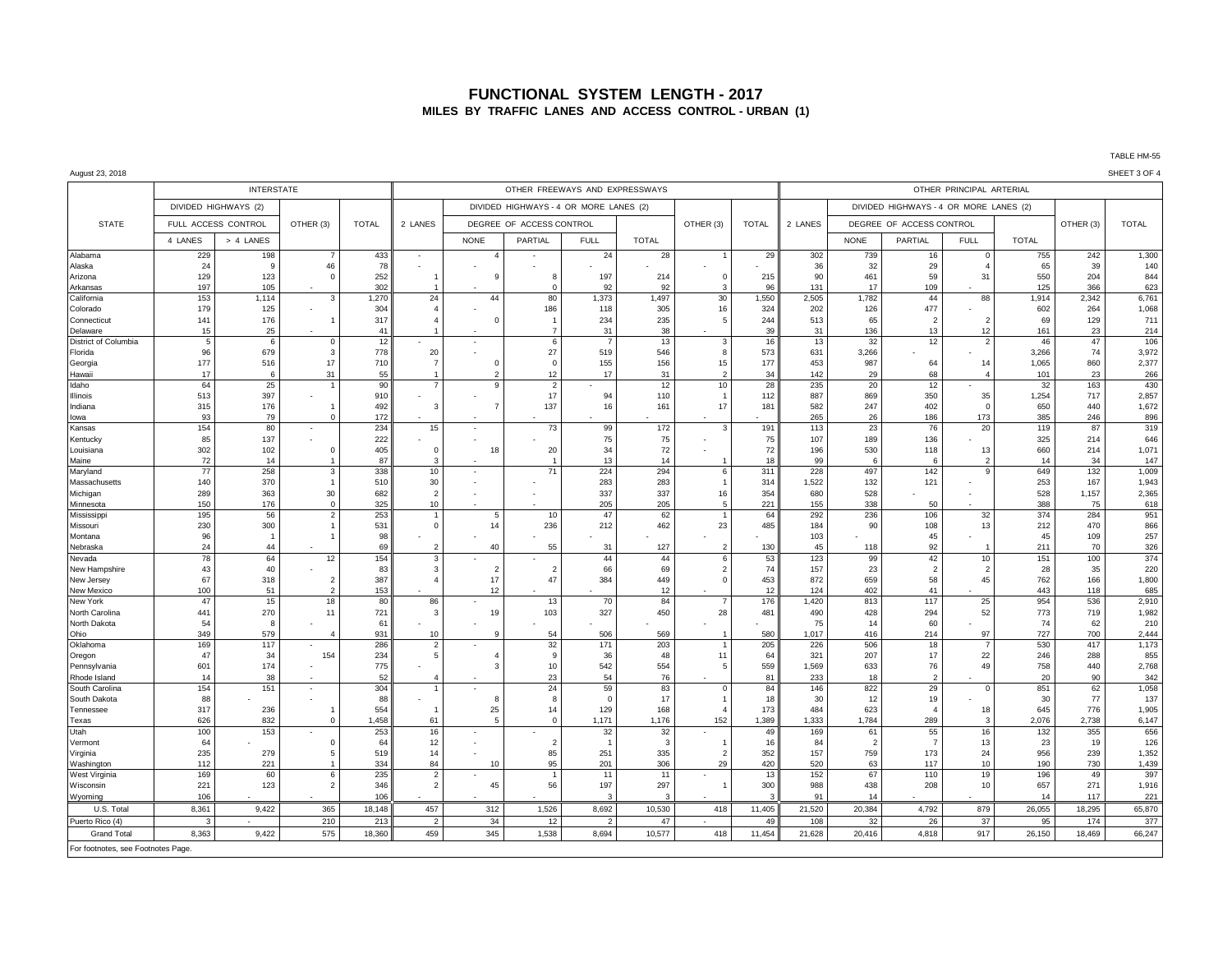## **FUNCTIONAL SYSTEM LENGTH - 2017**

### **MILES BY TRAFFIC LANES AND ACCESS CONTROL - URBAN (1)**

| August 23, 2018                    |                |                          |                                        |                          |                |              |                 |                 |                                        |                                            |                                      |                          |                |                 |                                        |                                          |                |                          |                          |                          | SHEET 4 OF 4 |  |
|------------------------------------|----------------|--------------------------|----------------------------------------|--------------------------|----------------|--------------|-----------------|-----------------|----------------------------------------|--------------------------------------------|--------------------------------------|--------------------------|----------------|-----------------|----------------------------------------|------------------------------------------|----------------|--------------------------|--------------------------|--------------------------|--------------|--|
|                                    |                |                          |                                        | MINOR ARTERIAL           |                |              |                 |                 |                                        |                                            | MAJOR COLLECTOR                      |                          |                | MINOR COLLECTOR |                                        |                                          |                |                          |                          |                          |              |  |
|                                    |                |                          | DIVIDED HIGHWAYS - 4 OR MORE LANES (2) |                          |                |              |                 |                 | DIVIDED HIGHWAYS - 4 OR MORE LANES (2) |                                            |                                      |                          |                |                 | DIVIDED HIGHWAYS - 4 OR MORE LANES (2) |                                          |                |                          |                          |                          |              |  |
| <b>STATE</b>                       | 2 LANES        |                          | DEGREE OF ACCESS CONTROL               |                          |                | OTHER (3)    | <b>TOTAL</b>    | 2 LANES         |                                        | DEGREE OF ACCESS CONTROL                   |                                      |                          |                | <b>TOTAL</b>    | 2 LANES                                | DEGREE OF ACCESS CONTROL                 |                |                          | OTHER (3)                | <b>TOTAL</b>             |              |  |
|                                    |                | <b>NONE</b>              | <b>PARTIAL</b>                         | <b>FULL</b>              | <b>TOTAL</b>   |              |                 |                 | <b>NONE</b>                            | PARTIAL                                    | <b>FULL</b>                          | <b>TOTAL</b>             |                |                 |                                        | <b>NONE</b>                              | <b>PARTIAL</b> | <b>FULL</b>              | <b>TOTAL</b>             |                          |              |  |
| Alabama                            | 1,785          | 195                      |                                        |                          | 195            | 402          | 2,382           | 3,492           | 27                                     |                                            | $\overline{\phantom{a}}$             | 27                       | 102            | 3,620           | 186                                    |                                          |                |                          |                          | $\sim$                   | 186          |  |
| Alaska                             | 166            | $\overline{7}$           |                                        |                          | -8             | 27           | 201             | 244             | $\overline{2}$                         |                                            | ٠                                    | $\overline{\phantom{a}}$ | $\mathbf{3}$   | 249             | 232                                    |                                          |                |                          |                          | $\overline{1}$           | 233          |  |
| Arizona                            | 859            | 922                      | 18                                     | $\overline{\phantom{a}}$ | 940            | 839          | 2,638           | 1,659           | 147                                    | $\sim$                                     | ٠                                    | 147                      | 121            | 1,927           | 218                                    | $\overline{a}$                           |                | ×                        |                          |                          | 223          |  |
| Arkansas                           | 1,434          | 29                       | 21                                     |                          | 50             | 353          | 1,836           | 2,170           |                                        |                                            |                                      |                          | 27             | 2,198           | 243                                    |                                          |                |                          |                          |                          | 245          |  |
| California                         | 7,359          | 594<br>264               | 131<br>34                              | 3                        | 729            | 2,950<br>251 | 11,037<br>1,793 | 10,888<br>1,646 | 340<br>174                             | $\cdot$                                    | $\Omega$<br>$\overline{\phantom{a}}$ | 340<br>175               | 1,375          | 12,603<br>1,850 | 282                                    | $\overline{1}$<br>$\boldsymbol{\Lambda}$ |                | $\overline{\phantom{a}}$ | $\overline{4}$           | 14                       | 298<br>66    |  |
| Colorado<br>Connecticut            | 1,245<br>1,507 | 14                       | $\overline{4}$                         | 3                        | 298<br>21      | 138          | 1,666           | 1,762           | 12                                     | $\overline{\phantom{a}}$                   | $\overline{\phantom{a}}$             | 12                       | 28<br>24       | 1,798           | 63<br>313                              |                                          |                |                          |                          |                          | 313          |  |
| Delaware                           | 161            | 49                       |                                        |                          | 49             | 11           | 221             | 405             | $\overline{2}$                         |                                            |                                      | $\overline{2}$           | $\Omega$       | 407             | 65                                     | $\Omega$                                 |                |                          | $\Omega$                 |                          | 66           |  |
| District of Columbia               | 78             | 10                       | $\overline{4}$                         |                          | 14             | 57           | 149             | 136             | $\overline{2}$                         | $\sim$                                     | ÷                                    | $\overline{2}$           | $\overline{2}$ | 140             |                                        |                                          |                | $\overline{\phantom{a}}$ | ×                        | $\sim$                   |              |  |
| Florida                            | 1,522          | 2,473                    | 5                                      | 5                        | 2,483          | 196          | 4,200           | 5,202           | 975                                    | $\overline{\phantom{a}}$                   | $\overline{\phantom{a}}$             | 975                      | 269            | 6,445           | 1,691                                  | 166                                      |                |                          | 166                      | $\overline{7}$           | 1,864        |  |
| Georgia                            | 3,649          | 357                      | $\overline{0}$                         |                          | 357            | 795          | 4,800           | 3,434           | 131                                    |                                            |                                      | 131                      | 184            | 3,749           | 709                                    |                                          |                |                          |                          | 10                       | 719          |  |
| Hawaii                             | 124            | 45                       | $\overline{7}$                         | $\Omega$                 | 53             | 15           | 192             | 236             | 22                                     | $\overline{1}$                             | $\Omega$                             | 23                       | $\overline{4}$ | 262             | 180                                    | $\mathbf{g}$                             | $\Omega$       |                          | 8                        | $\overline{1}$           | 189          |  |
| Idaho                              | 483<br>2,389   | 5                        | 5<br>49                                |                          | 10<br>694      | 166          | 660<br>4,159    | 749             |                                        | $\sim$<br>6                                |                                      |                          | 439            | 756<br>4,794    | 11<br>1,436                            |                                          |                | $\overline{\phantom{a}}$ |                          | 38                       | 11<br>1,474  |  |
| Illinois<br>Indiana                | 2,735          | 644<br>72                | 32                                     | $\Omega$                 | 104            | 1,077<br>323 | 3,162           | 4,267<br>3,259  | 81<br>23                               | 3                                          |                                      | 88<br>26                 | 102            | 3,387           | 687                                    | ÷.                                       |                |                          | $\sim$                   | 3                        | 690          |  |
| lowa                               | 1,244          | 105                      | 14                                     |                          | 118            | 291          | 1,654           | 1,211           | 18                                     | $\overline{\phantom{a}}$                   |                                      | 18                       | 82             | 1,310           |                                        |                                          |                |                          | $\overline{\phantom{a}}$ |                          |              |  |
| Kansas                             | 634            | 251                      | 61                                     | 15                       | 327            | 412          | 1,373           | 1,554           | 50                                     |                                            | $\sim$                               | 52                       | 160            | 1,765           | 368                                    | $\sim$                                   |                | ×,                       |                          | 21                       | 389          |  |
| Kentucky                           | 878            | 157                      | 54                                     | 3                        | 214            | 264          | 1,357           | 1,359           | $\overline{7}$                         |                                            |                                      |                          | 16             | 1,383           | 401                                    | $\circ$                                  |                |                          | $\mathbf 0$              | $\overline{\mathbf{3}}$  | 404          |  |
| Louisiana                          | 1,329          | 212                      | $\overline{0}$                         |                          | 213            | 412          | 1,954           | 1,988           | 73                                     | ٠                                          | ٠                                    | 73                       | 91             | 2,151           | 214                                    | ٠                                        |                | ×                        |                          | $\mathbf 0$              | 214          |  |
| Maine                              | 195            | 10                       | 3                                      | 3                        | 16             | 39           | 250             | 523             | $\overline{4}$                         | $\mathbf 0$                                | $\Omega$                             | 5                        |                | 535             | 73                                     |                                          |                |                          |                          | $\mathbf 0$              | 73           |  |
| Maryland                           | 1,226          | 213                      | 11                                     |                          | 224            | 122          | 1,572           | 1,518           | 124                                    | $\sim$                                     | $\mathbf 0$                          | 124                      | 171            | 1,813           | 530                                    | 3                                        |                | ×                        | $\mathbf{R}$             |                          | 540          |  |
| Massachusetts<br>Michigan          | 3,804<br>3.892 | 85<br>108                | $\overline{1}$                         | 11                       | 97<br>108      | 85<br>941    | 3,985<br>4.942  | 3,015<br>3.680  | $\overline{4}$<br>12                   |                                            |                                      | 12                       | 196            | 3,020<br>3.888  | 119                                    |                                          |                |                          |                          |                          | 119          |  |
| Minnesota                          | 1,899          | 318                      | 44                                     |                          | 361            | 299          | 2,559           | 2,096           | 23                                     | $\Omega$                                   |                                      | 24                       | 86             | 2,206           | 779                                    | 18                                       |                |                          | 18                       | 3                        | 799          |  |
| Mississippi                        | 890            | 16                       | 15                                     | 5                        | 36             | 161          | 1,087           | 1,509           | 15                                     | 7                                          | $\overline{\phantom{a}}$             | 22                       | 33             | 1,565           | 10                                     |                                          |                | $\overline{\phantom{a}}$ |                          |                          | 10           |  |
| Missouri                           | 1,375          | 73                       | 68                                     | 17                       | 159            | 619          | 2,153           | 2,062           | 30                                     |                                            |                                      | 34                       | 185            | 2,280           | 215                                    |                                          |                |                          |                          | 70                       | 285          |  |
| Montana                            | 257            |                          | 10                                     |                          | 10             | 22           | 290             | 386             |                                        |                                            |                                      | $\Omega$                 | 14             | 400             | 54                                     |                                          |                |                          |                          |                          | 54           |  |
| Nebraska                           | 670            | 119                      | $\mathbf{g}$                           |                          | 127            | 67           | 864             | 633             | 12                                     |                                            | O                                    | 12                       | $\mathbf{A}$   | 649             | 67                                     | $\mathbf 0$                              |                |                          | $\circ$                  | $\overline{2}$           | 70           |  |
| Nevada                             | 339            | 46                       | 157                                    | $\sim$                   | 203            | 351          | 893             | 47              |                                        | $\Omega$                                   | ٠                                    |                          |                | 49              | 915                                    | $\overline{7}$                           | 123            | ×                        | 129                      | 146                      | 1,190        |  |
| New Hampshire<br>New Jersey        | 419<br>3,339   | 24<br>62                 | $\overline{0}$                         | $\mathbf 0$              | 24<br>62       | 40<br>231    | 483<br>3,632    | 521<br>2,830    | 6<br>24                                |                                            |                                      | 6<br>24                  | -5<br>51       | 532<br>2,906    | 401                                    |                                          |                |                          |                          |                          | 401          |  |
| New Mexico                         | 538            | 102                      | 12                                     |                          | 113            | 83           | 735             | 743             | 44                                     | 3                                          |                                      | 47                       | 42             | 832             | 297                                    | $\overline{2}$                           |                |                          | $\overline{2}$           | $\overline{7}$           | 306          |  |
| New York                           | 4,344          | 281                      | 32                                     |                          | 314            | 187          | 4,844           | 5,116           | 100                                    | 13                                         | ٠                                    | 114                      | 44             | 5,273           | 103                                    |                                          |                | $\overline{\phantom{a}}$ |                          | $\overline{2}$           | 106          |  |
| North Carolina                     | 2,522          | 230                      | 16                                     | 57                       | 302            | 614          | 3,438           | 3,137           | 36                                     |                                            |                                      | 42                       | 186            | 3,365           | 441                                    | $\mathbf 0$                              |                |                          | $\mathbf 0$              | 6                        | 447          |  |
| North Dakota                       | 278            | 10                       | $\overline{7}$                         |                          | 17             | 21           | 316             | 326             |                                        |                                            | ٠                                    |                          |                | 326             |                                        |                                          |                |                          |                          |                          |              |  |
| Ohio                               | 2.826          | 156                      | 58                                     |                          | 214            | 926          | 3.967           | 4.815           | 152                                    |                                            |                                      | 159                      | 382            | 5,355           | 586                                    | $\overline{4}$                           |                |                          | $\overline{4}$           | 9                        | 598          |  |
| Oklahoma                           | 1,608<br>1,042 | 102                      | 30                                     | $\sim$                   | 131<br>82      | 524          | 2,263<br>1,285  | 1,438           | 19                                     | $\sim$                                     | $\sim$                               | 19                       | 91<br>24       | 1,548<br>2,110  | 134<br>495                             | $\overline{2}$                           |                | ×,                       | $\overline{2}$           |                          | 137<br>495   |  |
| Oregon<br>Pennsylvania             | 3,338          | 82<br>187                | 23                                     |                          | 210            | 161<br>327   | 3,875           | 2,086<br>5,489  | 21                                     | $\overline{z}$                             |                                      | 23                       | 48             | 5,561           |                                        |                                          |                |                          |                          |                          |              |  |
| Rhode Island                       | 329            |                          |                                        |                          |                | 8            | 337             | 537             |                                        |                                            |                                      |                          |                | 537             | 31                                     |                                          |                |                          |                          |                          | 31           |  |
| South Carolina                     | 1,035          | 619                      | 13                                     |                          | 633            | 108          | 1,775           | 2,641           | 104                                    |                                            |                                      | 104                      | 65             | 2,811           | 73                                     |                                          |                |                          |                          |                          | 73           |  |
| South Dakota                       | 316            | 6                        | $\overline{4}$                         |                          | 10             | 109          | 435             | 337             |                                        | $\overline{\phantom{a}}$                   | ٠                                    |                          | 12             | 350             |                                        |                                          |                |                          | ٠                        |                          |              |  |
| Tennessee                          | 1,778          | 238                      |                                        |                          | 241            | 555          | 2,574           | 2,359           | 18                                     |                                            |                                      | 18                       | 165            | 2,542           | 905                                    |                                          |                |                          |                          | $\Omega$                 | 906          |  |
| Texas                              | 4,124          | 929                      | 27                                     |                          | 956            | 2,912        | 7,992           | 13,389          | 718                                    | 2                                          |                                      | 720                      | 1,630          | 15,739          | 1,044                                  | $\overline{2}$                           |                |                          | $\overline{\phantom{a}}$ | 72                       | 1,119        |  |
| Utah<br>Vermont                    | 446<br>141     | 51                       | $\Omega$                               | $\overline{2}$           | 53             | 178          | 677<br>147      | 999<br>244      | 22                                     | $\overline{\phantom{a}}$<br>$\overline{0}$ | ٠                                    | 22<br>$\Omega$           | 83<br>$\Omega$ | 1,104<br>245    | 534                                    | ٠                                        |                | $\overline{\phantom{a}}$ | $\sim$                   | $\overline{\phantom{a}}$ | 534<br>27    |  |
| Virginia                           | 1,329          | 591                      | 53                                     | 6                        | 650            | 6<br>300     | 2,279           | 2,307           | 67                                     | 13                                         |                                      | 81                       | 139            | 2,527           | 27<br>700                              | 14                                       |                |                          | 15                       | 15                       | 730          |  |
| Washington                         | 2,373          | $\overline{1}$           | 54                                     |                          | 54             | 287          | 2,715           | 2,661           |                                        |                                            |                                      |                          | 50             | 2,713           | 204                                    |                                          |                |                          |                          |                          | 204          |  |
| West Virginia                      | 684            | $6 \overline{6}$         |                                        |                          | 6              | 29           | 720             | 894             | $\Omega$                               | $\overline{\phantom{a}}$                   | ٠                                    | $\overline{0}$           | 6              | 900             | 61                                     |                                          |                |                          | $\sim$                   | ٠.                       | 61           |  |
| Wisconsin                          | 2,068          | 254                      | $\overline{7}$                         |                          | 260            | 299          | 2,627           | 2,596           | 32                                     |                                            |                                      | 32                       | 41             | 2,669           |                                        |                                          |                |                          |                          |                          |              |  |
| Wyoming                            | 207            | $\overline{\phantom{a}}$ |                                        |                          | $\overline{2}$ | 40           | 249             | 482             |                                        |                                            |                                      |                          | 21             | 504             | 89                                     | $\overline{1}$                           |                |                          |                          | $\mathcal{P}$            | 92           |  |
| U.S. Total                         | 79,211         | 11,326                   | 1,093                                  | 134                      | 12,553         | 19,628       | 111,393         | 117,076         | 3,677                                  | 69                                         | 8                                    | 3,754                    | 6,819          | 127,649         | 16,187                                 | 237                                      | 124            |                          | 361                      | 444                      | 16,992       |  |
| Puerto Rico (4)                    | 788            | $\mathbf{g}$             | - 5                                    | 25                       | 39             | 86           | 913             | 1.078           | 83                                     | $\sim$                                     | $\overline{2}$                       | 85                       | $\overline{1}$ | 1,164           | $\sim$                                 | $\sim$                                   | $\sim$         | $\sim$                   | $\sim$                   | $\sim$                   | $\sim$       |  |
| <b>Grand Total</b>                 | 79,999         | 11,335                   | 1,098                                  | 159                      | 12,593         | 19,714       | 112,306         | 118,154         | 3,760                                  | 69                                         | 10                                   | 3,839                    | 6,820          | 128,813         | 16,187                                 | 237                                      | 124            |                          | 361                      | 444                      | 16,993       |  |
| For footnotes, see Footnotes Page. |                |                          |                                        |                          |                |              |                 |                 |                                        |                                            |                                      |                          |                |                 |                                        |                                          |                |                          |                          |                          |              |  |